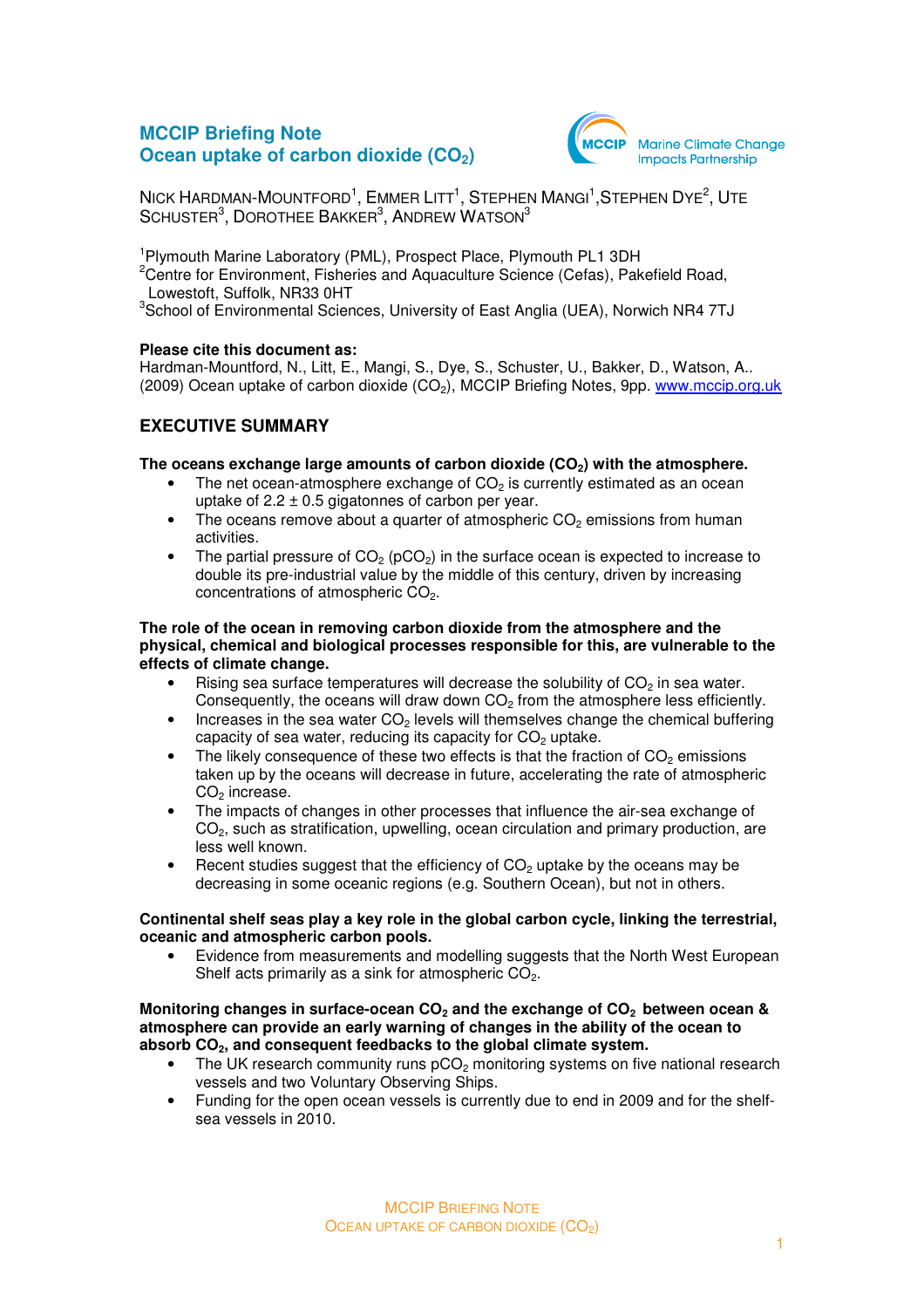# **1. OCEAN UPTAKE OF CARBON DIOXIDE (CO2)**

The ocean exchanges large amounts of  $CO<sub>2</sub>$  with the atmosphere. This includes the natural cycling of  $CO<sub>2</sub>$  as well as the uptake of  $CO<sub>2</sub>$  from fossil fuel burning and other human activities. The ocean exchanges this  $CO<sub>2</sub>$  by a complex combination of physical, chemical, and biological processes. The processes driving this exchange are vulnerable to the effects of climate change and contribute to important climate feedbacks.

### Key issues:

## 1. How is carbon dioxide cycled between the ocean and the atmosphere?

The ocean is the largest non-geological reservoir of carbon. It exchanges  $CO<sub>2</sub>$  with the atmosphere, with some regions acting as net sinks and others as net sources. The global net exchange of  $CO<sub>2</sub>$  between the ocean and the atmosphere is currently estimated to be an ocean uptake of  $2.2 \pm 0.5$  billion tonnes of carbon per year (Denman et al., 2007), which is approximately 2% of the gross flux. Therefore, the oceans are overall a net sink of  $CO<sub>2</sub>$ .

The primary driver for ocean uptake of  $CO<sub>2</sub>$  is the gradient in  $CO<sub>2</sub>$  levels (difference in partial pressure,  $ΔpCO<sub>2</sub>$ ) between the ocean surface waters and the atmosphere. Key factors controlling this gradient are the solubility of  $CO<sub>2</sub>$ , which is at its highest for cooler waters, and biological activity (phytoplankton taking up  $CO<sub>2</sub>$  through photosynthesis and organisms releasing  $CO<sub>2</sub>$  through respiration).

Ultimately the rate of net oceanic uptake of  $CO<sub>2</sub>$  is governed by the transfer of  $CO<sub>2</sub>$ from the surface ocean to the deep ocean. Downward transport mainly occurs via deep mixing and sinking of cold  $CO<sub>2</sub>$  rich water (solubility pump) at high latitudes (Volk and Hoffert, 1985). The biological pump, i.e. the downward transport of carbon in the dead remains of marine plants and animals, also contributes to the export, modulating the rate but not dominating it (Denman et al., 2007). Calcifying organisms may influence biological carbon cycling in two ways: firstly they release  $CO<sub>2</sub>$  from sea water into the atmosphere in proportion to the  $CO<sub>2</sub>$  they fix in the creation of calcium carbonate (CaCO<sub>3</sub>) structures. Secondly, because the CaCO<sub>3</sub> shell material produced by marine calcifiers is much denser than the soft body parts of plankton, its presence in aggregates with organic matter may play an important role in accelerating the rate of sinking, hence carbon sequestration (Armstrong et al., 2002). Further details are provided in the MCCIP Ecosystem Linkages Report Card Review of Ocean Acidification (Turley et al., 2009). Most of this carbon eventually returns to the surface layer by upwelling and diffusion. Carbon exported to deeper water remains out of contact with the atmosphere for decades to centuries (intermediate water) to millennia (deep water) (Denman *et al.*, 2007).

## 2. How much anthropogenic carbon dioxide do the oceans remove from the atmosphere?

Atmospheric concentrations of  $CO<sub>2</sub>$  are at their highest level for at least the past 650,000 years, possibly the past 15 to 20 million years (Pearson and Palmer, 2000; Cicerone et al., 2004; Siegenthaler et al., 2005). The oceans currently remove about a quarter of current CO<sub>2</sub> emissions from human activities taking into account changes in land use (or 'anthropogenic  $CO<sub>2</sub>$ ') (Canadell *et al.*, 2007). Over the period 1800 to present the oceans have mitigated the changes in atmospheric  $CO<sub>2</sub>$  by absorbing about half of the  $CO<sub>2</sub>$  released by fossil fuel burning and cement production (Sabine et al., 2004). Anthropogenic  $CO<sub>2</sub>$  is taken up by the ocean because the increasing atmospheric concentrations of this anthropogenic  $CO<sub>2</sub>$  increase the gradient in  $CO<sub>2</sub>$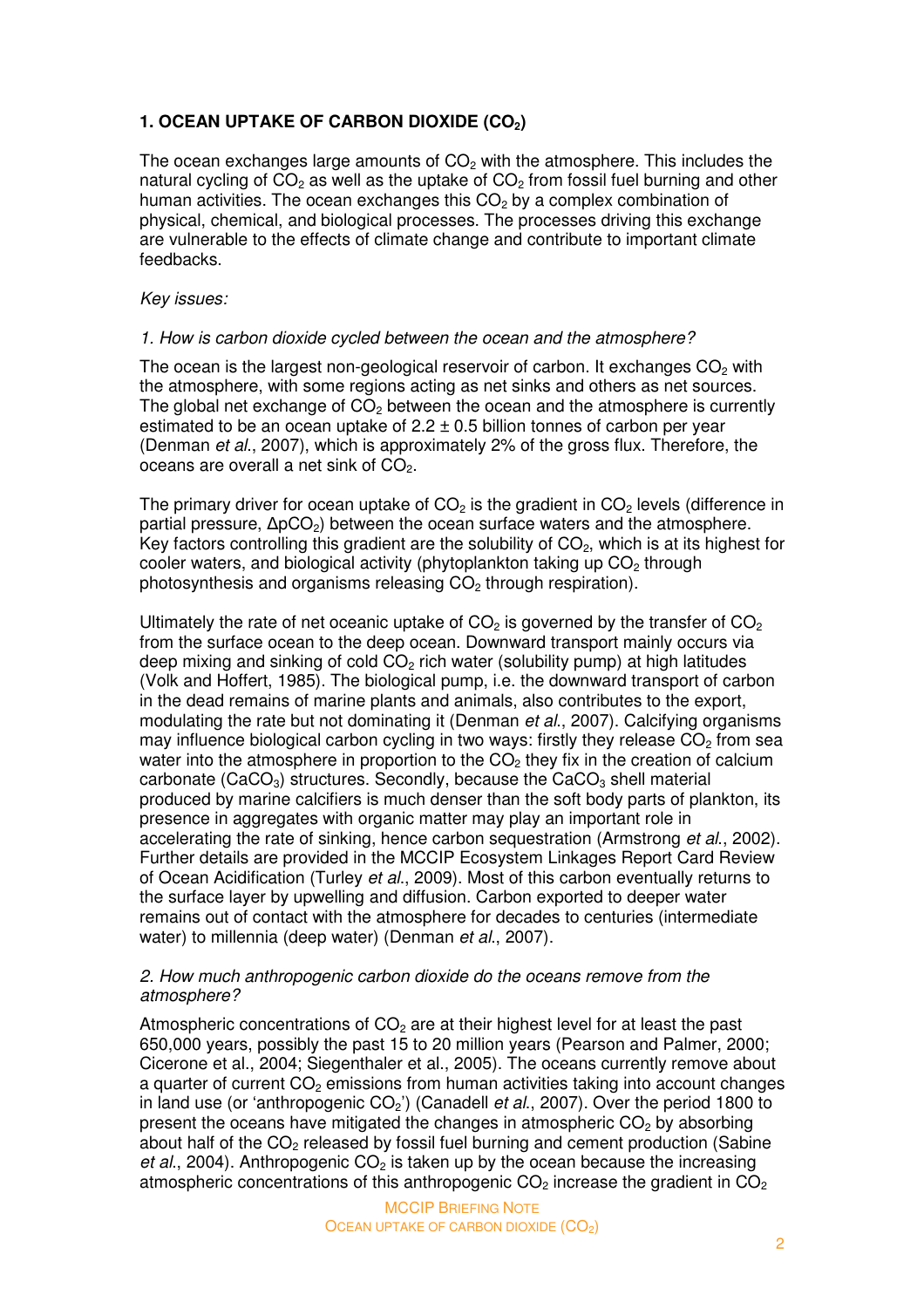levels between the ocean surface waters and the atmosphere. This is then exported to the deep ocean, mainly via mixing and the solubility pump.

## 3. Can the ocean maintain this rate of atmospheric  $CO<sub>2</sub>$  removal?

As atmospheric  $CO<sub>2</sub>$  concentrations continue to rise, the Intergovernmental Panel on Climate Change (Prentice et al., 2001) predicts that  $pCO<sub>2</sub>$  in the surface ocean is expected to increase to double its pre-industrial value by around 2050.

Rising sea surface temperatures will decrease the solubility of  $CO<sub>2</sub>$  in sea water. Consequently, the oceans will draw down proportionately less  $CO<sub>2</sub>$  from the atmosphere. Increases in sea water  $CO<sub>2</sub>$  levels will also change the chemical buffering capacity of sea water, which results from the equilibrium between different dissolved states of  $CO<sub>2</sub>$  (carbonate and bicarbonate ions). These two effects means that the ocean can take up  $CO<sub>2</sub>$  from the atmosphere less efficiently in future and this is likely to lead to a decrease in the fraction of  $CO<sub>2</sub>$  emissions taken up by the oceans, accelerating the rate of the atmospheric  $CO<sub>2</sub>$  increase (Denman et al., 2007). Changes in the stratification of the surface ocean may either decrease or increase the rate of oceanic  $CO<sub>2</sub>$  uptake (Denman *et al.*, 2007; Le Quéré *et al.*, 2007).

The impact of changes in other processes that influence the air-sea exchange of  $CO<sub>2</sub>$ are less well known. Changes in primary production vary between years and regions with no current consensus on a global trend. Generally, an increase in primary production will increase the amount of  $CO<sub>2</sub>$  removed from the atmosphere, and vice versa, although the interaction of these effects with other processes needs to be taken into account. A reduction in winter sea ice could expose areas with high surface  $CO<sub>2</sub>$  levels to contact with the atmosphere, causing release of  $CO<sub>2</sub>$  from the ocean to the atmosphere in winter (Stephens and Keeling, 2000; Bakker et al., 2008).

The rate at which  $CO<sub>2</sub>$  exchanges between the ocean and atmosphere is related to wind speed, sea state and temperature. Changes in sea state (significant wave height) linked to climate related processes have been detected (see storms and waves review in the Annual Report Card, Woolf & Coll, 2008). The impact of changes in these and other factors, such as ocean circulation, stratification and precipitation are not yet quantified.

Recent studies from the Southern Ocean (Le Quéré et al., 2007) and North Atlantic (Corbière et al., 2007; Schuster and Watson, 2007; Schuster et al., 2009) suggest that the efficiency of  $CO<sub>2</sub>$  uptake by the ocean may be decreasing in some oceanic regions, but not in others. For example, atmospheric  $CO<sub>2</sub>$  levels suggest that the Southern Ocean  $CO<sub>2</sub>$  sink (south of 45°S) did not increase from 1981 to 2004, despite increasing atmospheric  $CO<sub>2</sub>$  levels (Le Quéré et al., 2007), while surface ocean  $CO<sub>2</sub>$  increased at a rate greater than that of the atmosphere in the northeastern subpolar North Atlantic Ocean (Schuster et al., 2009). Globally, however, no significant change has been detected in the fraction of anthropogenic  $CO<sub>2</sub>$  emissions taken up by the oceans (Canadell et al., 2007).

## 4. What are the impacts likely to be on marine ecosystems?

A major consequence of the increasing  $CO<sub>2</sub>$  concentration in the ocean is a significant change to the oceanic carbonate system: a decrease of surface pH and in the saturation state for calcium carbonates. The pH decrease is predicted to be three times greater and occur about 100 times faster than pH changes experienced during the transition from glacial to interglacial periods (Raven *et al.*, 2005). Such  $CO<sub>2</sub>$ related changes in the oceanic carbonate system are already underway (Bates et al., 2002; Gruber et al., 2002; Dore et al., 2003; González-Dávila et al., 2003) and these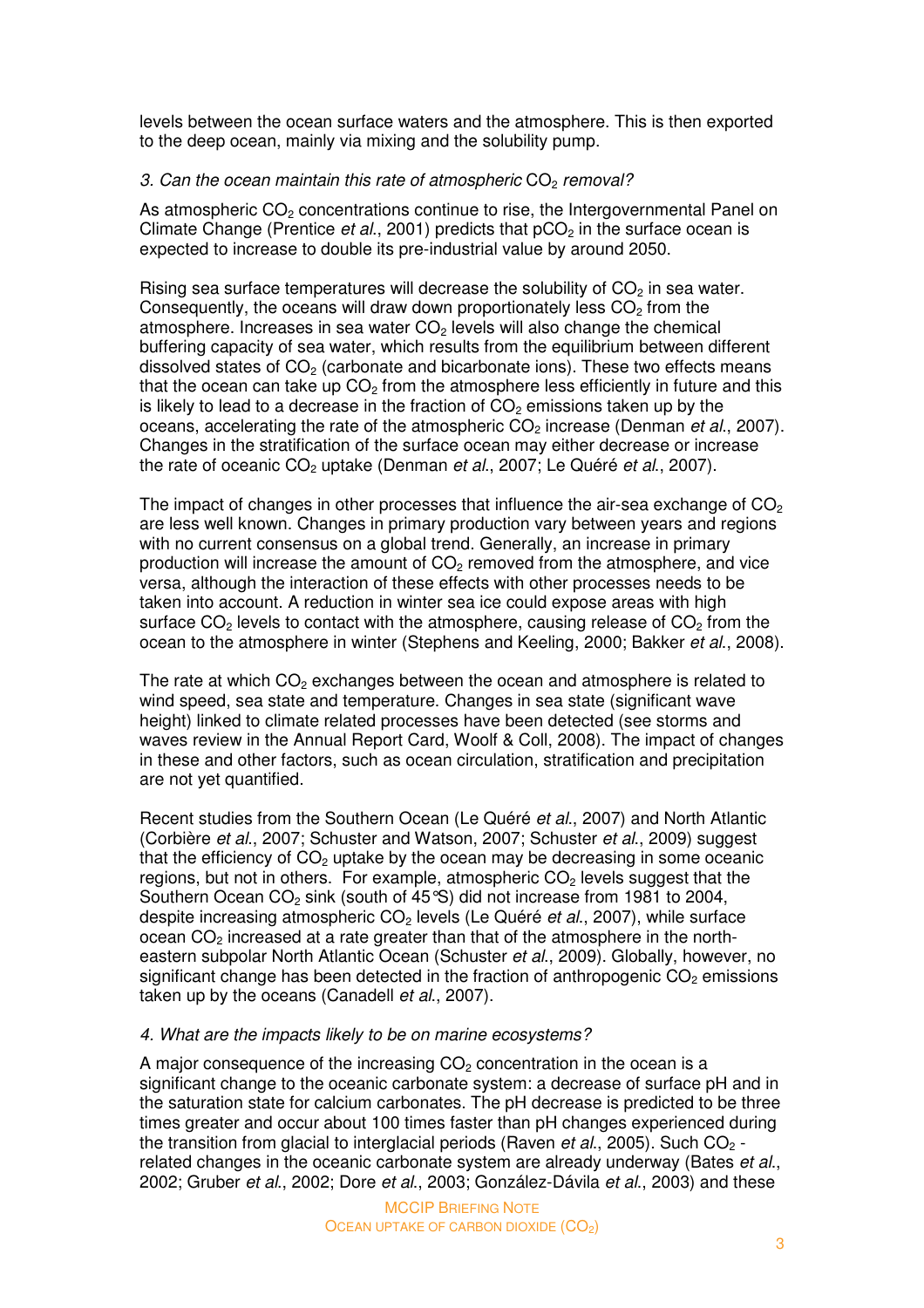could have profound impacts on marine organisms and ecosystems (Riebesell et al., 2000; Cicerone et al., 2004; Orr et al., 2005). Further details on this complex subject are contained in the MCCIP Annual Report Card review of ocean acidification (Turley, 2008) and 'Ocean Acidification - The Facts' (Ocean Acidification Reference User Group, 2009).

## 5. What are the implications for UK shelf waters?

Continental shelf seas, including coastal and marginal seas, are thought to play a key role in the global carbon cycle, linking the terrestrial, oceanic and atmospheric carbon pools (Omar et al., 2007). The role of shelf sea regions as sinks or sources of atmospheric  $CO<sub>2</sub>$  varies with latitude (Cai and Dai, 2004; Thomas *et al.*, 2004a,b); globally shelf seas are thought to be net sinks for  $CO<sub>2</sub>$  with inner estuaries acting as net sources for CO<sub>2</sub> (Chen and Borges, 2009). Evidence from measurements and modelling suggests that the North-west European Shelf acts primarily as a sink for atmospheric  $CO<sub>2</sub>$  (Thomas *et al.*, 2004; Borges 2005; Borges *et al.*, 2005). Thomas et al. (2004) calculated the North Sea to be a highly efficient continental shelf pump exporting approximately 93% of atmospheric  $CO<sub>2</sub>$  taken up in the coastal waters off the North-west European Shelf into the deep waters of the North Atlantic. Extrapolating the North Sea to the global scale, Thomas et al. (2004) speculated that  $20\%$  of anthropogenic CO<sub>2</sub> taken up in the global ocean occurs in coastal areas. Measurements are ongoing that will help to understand the complex nature of coastal CO2 uptake, as part of the CARBON-OPS, Defra-pH and CarboOcean monitoring programmes in the UK and north-western European sectors. Funding of these measurements is uncertain after 2009/ 2010.

## 6. How well can we observe changes in the uptake of  $CO<sub>2</sub>$  by the ocean?

Monitoring changes in surface-ocean  $pCO<sub>2</sub>$  and ocean-atmosphere  $CO<sub>2</sub>$  exchange can provide an early warning of changes in the ability of the ocean to absorb  $CO<sub>2</sub>$ , and consequent feedbacks to the global climate system, yet ocean  $CO<sub>2</sub>$  is still undersampled. This is especially the case for the shelf seas, the Southern Ocean and southern-hemisphere subtropical gyres (IOCCP, 2007).

The UK research community runs  $pCO<sub>2</sub>$  monitoring systems on five national research vessels (Hardman-Mountford et al., 2008) and two Voluntary Observing Ships (VOS) (Schuster and Watson, 2007; Schuster et al., 2009). The measurements from the research vessels are processed in near real time and made available over the internet, updated every day (see www.bodc.ac.uk/carbon-ops). Current funding for both open ocean research vessels and VOS ends in 2009 and for shelf-sea vessels in July 2010.

An EU and US-funded North Atlantic Observing Network has for the first time measured seasonal and intra-annual variation in the  $CO<sub>2</sub>$  sink across the North Atlantic for 2005, 2006, 2007 and 2008, with observations for 2009 underway (Schuster and Watson, 2007; Schuster et al., 2009; Olsen et al., 2008; Watson et al., 2009), but it is at risk without sustained funding.

pCO2 observations are also important for acidification monitoring. pH and the saturation state of calcium carbonates can be calculated from simultaneous measurements of pCO<sub>2</sub> and one other parameter of the carbonate system, i.e. Total Alkalinity or Dissolved Inorganic Carbon.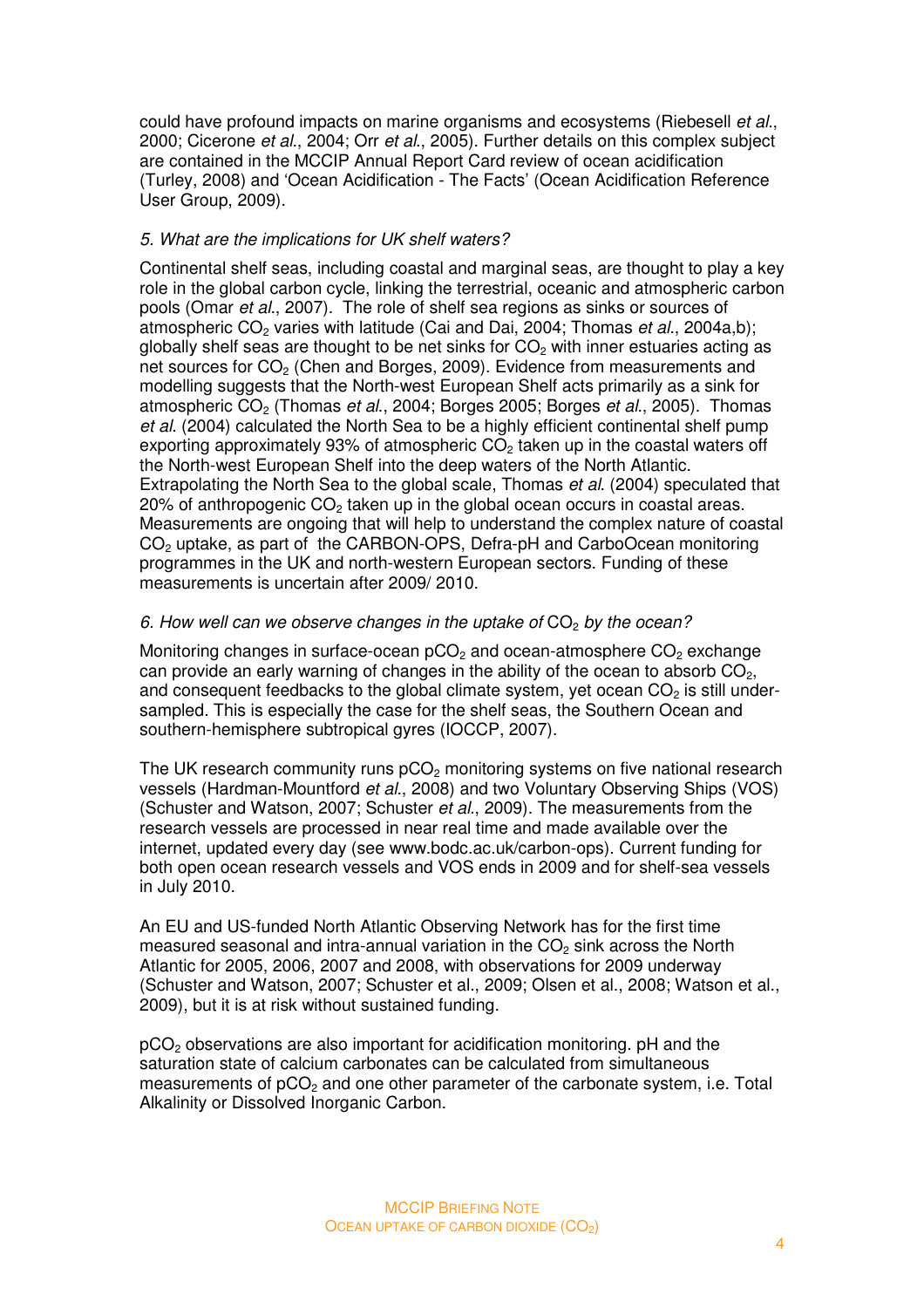## 7. Is there an international policy framework for these observations?

An ocean-carbon monitoring system has been identified as an essential part of the Global Ocean Observing System (GOOS) and the Global Climate Observing System (GCOS), established to support the United Nations Framework Convention on Climate Change (UNFCCC). The Integrated Global Observing Strategy (IGOS) proposed an integrated strategy for monitoring the global carbon cycle that combines in situ and remote sensing data with numerical models (Doney and Hood, 2002). A key part of this strategy, within its 'Integrated Global Carbon Observation Theme', is the requirement for the development of a global-scale operational ocean-carbon observation network using a coordinated combination of research vessels, ships of opportunity and autonomous drifters (Ciais et al., 2004). An EU-wide component of this is being developed as the Integrated Carbon Observing System (ICOS), linking national activities funded by member states together. International activities are currently being coordinated by the International Ocean Carbon Coordination Project (IOCCP), based at UNESCO.

## 8. Can we value the role of the oceans  $CO<sub>2</sub>$  storage capacity?

Only a preliminary valuation of the oceans' storage capacity for  $CO<sub>2</sub>$  has been undertaken. The 'goods and services' approach being used is common to socioeconomic analysis of the environment. Ocean  $CO<sub>2</sub>$  uptake is considered as part of the service 'gas and climate regulation'. Its economic value is estimated using marginal damage costs avoided, based on current carbon market values. The approach is popular in the environmental economics literature which gives it a high confidence but arguments regarding the discount rate to use, reduce confidence, resulting in a medium-to-high confidence for the method. The application of these methods to carbon cycling in the oceans is still in its infancy, so current estimates should be treated cautiously.

An assessment by Beaumont et al. (2008) of the 'goods and services' provided by marine biodiversity in UK waters gave a figure for 'gas and climate regulation' of between about £0.5 billion and £9 billion per annum. However, this is considered an underestimate because primary production by marine phytoplankton was the only process considered and confidence in the cost estimate should be considered low. Furthermore, the current role of the biological carbon pump in shelf seas for cycling anthropogenic  $CO<sub>2</sub>$  is not determined, so this estimate only relates to natural cycling of  $CO<sub>2</sub>$ .

## **2. HOW CONFIDENT IS THE SCIENCE?**

#### what is happening now?

Atmospheric  $CO<sub>2</sub>$  levels are increasing (high confidence) Global surface ocean temperatures are increasing (high confidence) Ocean surface CO<sub>2</sub> response (overall low-moderate confidence):

- solubility response to temperature is well known (high confidence)
- carbonate chemistry response to a shift in  $pCO<sub>2</sub>$  is well known (high confidence)
- primary production responses are not well understood (low confidence)
- the influence of other processes (e.g. mixing, upwelling, stratification, circulation) are not well understood (low confidence)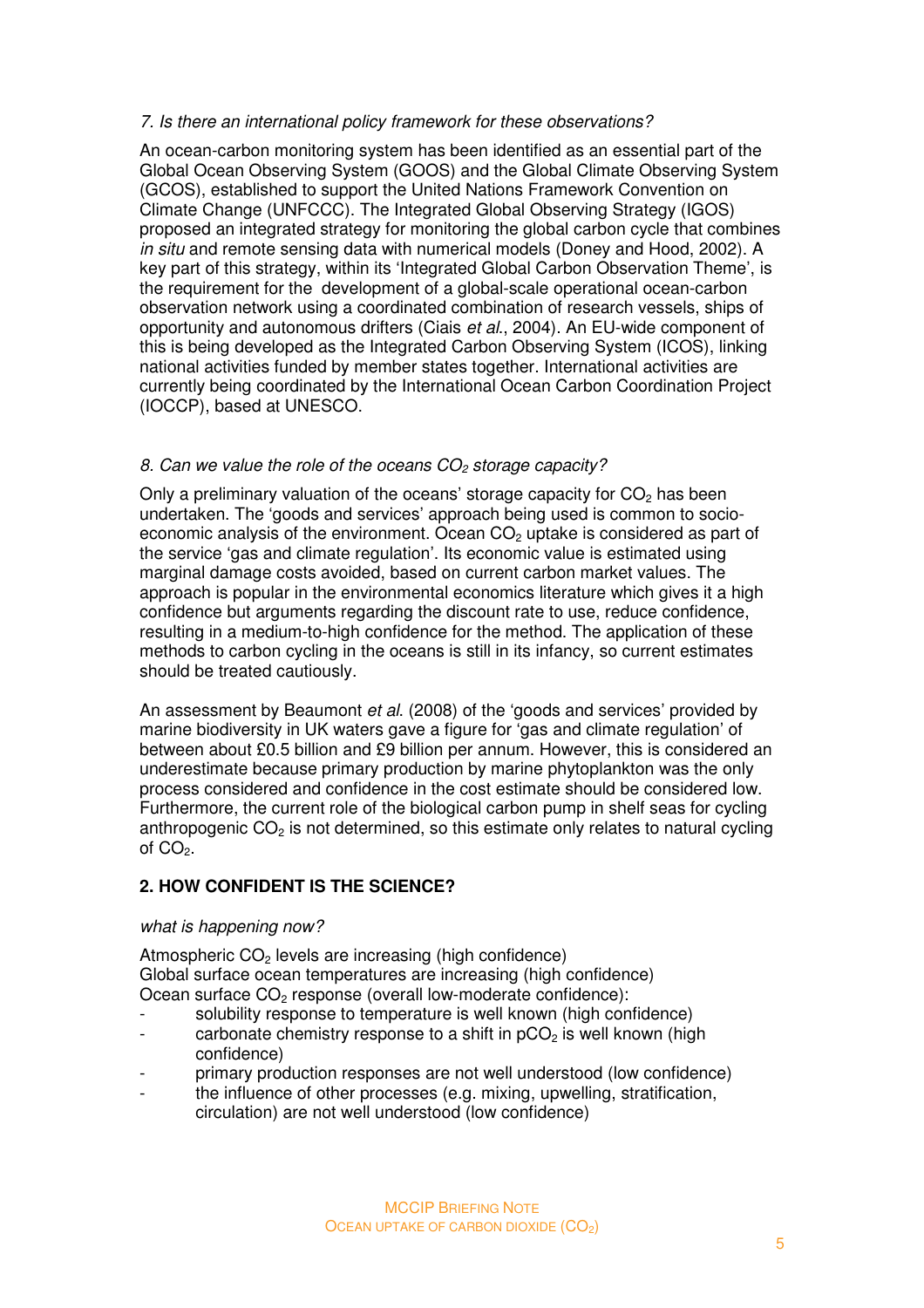Estimates of current global  $CO<sub>2</sub>$  uptake by the oceans is based on both direct and indirect measurements (moderate confidence)

Rates of change in surface  $pCO<sub>2</sub>$  and oceanic  $CO<sub>2</sub>$  uptake are documented for a few regions for relatively short time intervals, but are not well known globally and for longer periods (low confidence).

### what could happen in the future?

Assessment of future changes in  $CO<sub>2</sub>$  uptake is based on modelling studies. Most of these studies take little or no account of feedback processes. Confidence in these assessments is low.

# **3. KNOWLEDGE GAPS**

- relative importance of, and understanding of interactions between, processes which cause change in the oceanic uptake of atmospheric  $CO<sub>2</sub>$ .
- mechanisms and magnitude of associated feedback processes on the climate system
- long-term monitoring of oceanic  $CO<sub>2</sub>$  uptake and ocean acidification by measurements of oceanic  $CO<sub>2</sub>$  parameters and of the atmospheric  $CO<sub>2</sub>$  and oxygen contents.

## **REFERENCES**

Armstrong, R.A., Lee, C., Hedges, J.I., Honjo, S. and Wakeham, S.G. (2002) A new, mechanistic model for organic carbon fluxes in the ocean: based on the quantitative association of POC with ballast minerals. Deep-Sea Research II, 49, 219-236.

Bakker, D. C. E., Hoppema, M., Schröder, M., Geibert, W., Baar H. J. W. de (2008) A rapid transition from ice covered  $CO<sub>2</sub>$ -rich waters to a biologically mediated  $CO<sub>2</sub>$  sink in the eastern Weddell Gyre, Biogeosciences, 5, 1373-1386, http://www.biogeosciences.net/5/1373/2008/.

Bates, N. R., Pequignet, A. C., Johnson, R. J. and Gruber, N (2002) A short-term sink for atmospheric  $CO<sub>2</sub>$  in subtropical mode water of the North Atlantic Ocean, Nature, 420, 489-493.

Beaumont, N. J., Austen, M. C., Mangi, S. C. and Townsend, M. (2008) Economic valuation for the conservation of marine biodiversity, Marine Pollution Bulletin, 56, 386-396.

Borges, A. V. (2005) Do we have enough pieces of the jigsaw to integrate  $CO<sub>2</sub>$  fluxes in the coastal ocean? Estuaries, 28, 1–25

Borges, A. V., Delille, B. and Frankignoulle, M. (2005) Budgeting sinks and sources of CO2 in the coastal ocean: diversity of ecosystem counts, Geophysical Research Letters, 32, L14601.

Cai, W. J. and Dai, M. (2004) Comment on "Enhanced open ocean storage of CO2 from shelf sea pumping", Science, 306, 1477.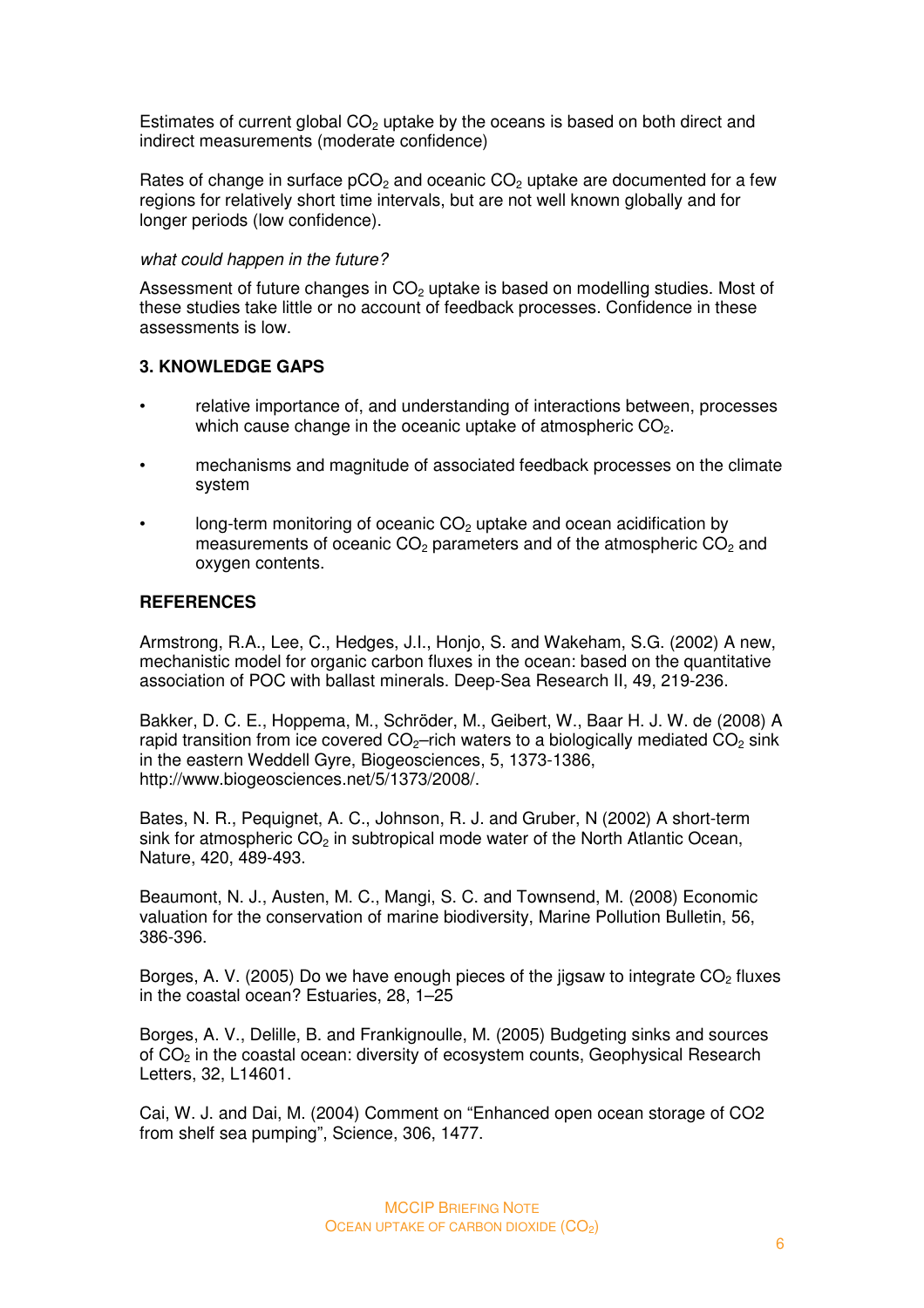Canadell, J. G., Quéré, C., Raupach, M. R., Field, C. B., Buitenhuis, E. T., Ciais, P., Conway, T. J., Gillett, N. P., Houghton, R. A. and Marland, G. (2007) Contributions to accelerating atmospheric  $CO<sub>2</sub>$  growth from economic activity, carbon intensity, and efficiency of natural sinks, Proceedings of the National Academy of Sciences USA, 104, 18886–18870.

Chen, C.-T. A. and Borges, A. V. (2009) Reconciling opposing views on carbon cycling in the coastal ocean: continental shelves as sinks and nearshore ecosystems as sources of atmospheric  $CO<sub>2</sub>$ , Deep-Sea Res. II, in press.

Ciais, P., Moore, B., Steffen, W., Hood, M., Quegan, S., Cihlar, J., Raupach, M. et al. (2004) Integrated Global Carbon Observation Theme: A strategy to realise a coordinated system of integrated global carbon cycle observations. Integrated Global Observing Strategy Carbon Theme Report, April 2004. IGBP.

Cicerone, R., Orr, J.C., Brewer, P., Haugan, P., Merlivat, L., Ohsumi, T., Pantoja, S., et al. (2004) The Ocean in a High  $CO<sub>2</sub>$  World, Oceanography, 17, 7278.

Corbière, A., Metzl, N., Reverdin, G., Brunet, C. and Takahashi, T. (2007) Interannual and decadal variability of the carbon dioxide sink in the North Atlantic subpolar gyre, Tellus, 59B, 168-178.

Denman, K. L., Brasseur, G., Chidthaisong, A., Ciais, P., Cox, P. M., Dickinson R. E., Hauglustaine, D., Heinze, C., Holland, E., Jacob, D., Lohman, U., Ramachandran, S., da Silva Dias, P.L., Wofsy, S.C. and Zhang, X. (2007) Couplings between changes in the climate system and biogeochemistry. In: Climate Change 2007: The Physical Science Basis. Contribution of Working Group I to the Fourth Assessment Report of the Intergovermental Panel on Climate Change. Solomon, S., D. Qin, M. Manning, Z. Chen, M. Marquis, K.B. Averyt, M. Tignor and H.L. Miller (eds.) Cambridge University Press, Cambridge, United Kingdom and New York, NY, USA.

Doney, S. and Hood, M. (2002) A global ocean carbon observation system: A background report, GOOS Report No. 118, IOC/INF-1173, Paris: UNESCO.

Dore, J. E., Lukas, R., Sadler, D. W. And Karl, D. M. (2003) Climate-driven changes to the atmospheric  $CO<sub>2</sub>$  sink in the subtropical North Pacific Ocean, Nature, 424, 754-757.

González-Dávila, M., Santana-Casiano, J.M. , Rueda, J.M., Llinás O. and González-Dávila, E.F. (2003) Seasonal and interannual variability of sea-surface carbon dioxide species at the European Station for Time Series in the Ocean at the Canary Islands (ESTOC) between 1996 and 2000, Global Biogeochemical Cycles, 17, 1076.

Gruber, N., Keeling, C. D., Bates, N. R. (2002) Interannual Variability in the North Atlantic Ocean Carbon Sink, Science, 298, 2374-2378.

Hardman-Mountford, N. J., Moore, G., Bakker, D. C. E., Watson, A. J., Schuster, U., Barciela, R., Hines, A., Moncoiffe´, G., Brown, J., Dye, S., Blackford, J., Somerfield, P. J., Holt, J., Hydes, D. J., and Aiken, J. (2008) An operational monitoring system to provide indicators of  $CO<sub>2</sub>$ -related variables in the ocean, ICES Journal of Marine Science, 65, 1498-1503, doi: 10.1093/icesjms/fsn110.

IOCCP (2007) Surface Ocean Variability and Vulnerability Workshop (IOCCP Report No. 7), International Ocean Carbon Coordination Project, UNESCO, Paris, France, 100pp (http://ioc3.unesco.org/ioccp/pCO2\_workshop/SOCOVVhome.html).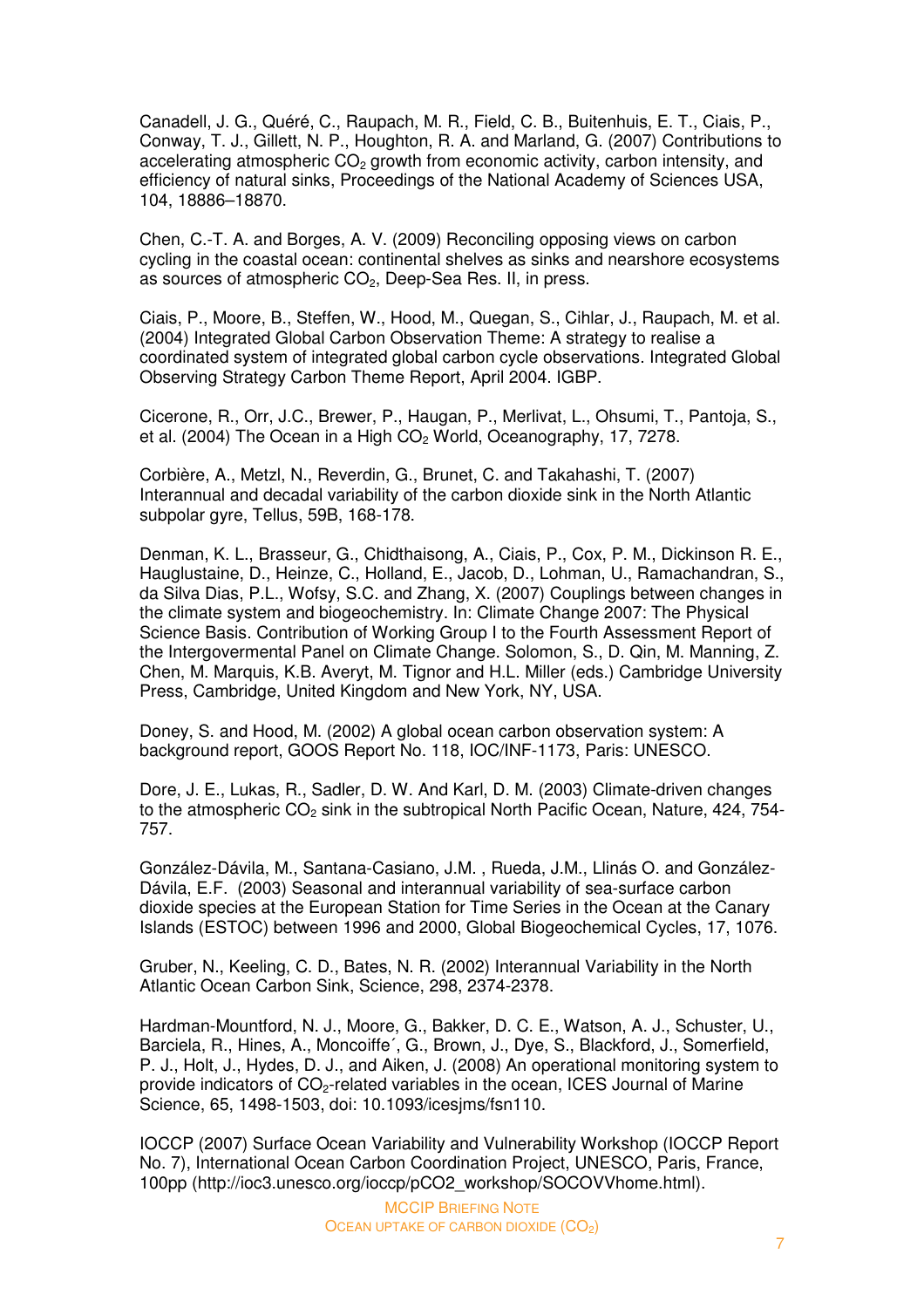Le Quéré, C., Rodenbeck, C., Buitenhuis, E. T., Conway, T. J., Lagenfelds, R., Gomez, A., Labuschagne, C., Ramonet, M., Nakazawa, T., Metzl, N., Gillett, N. and Heimann, M. (2007) Saturation of the Southern Ocean  $CO<sub>2</sub>$  sink due to recent climate change, Science, 316, 1735-1738.

Ocean Acidification Reference User Group (2009) Ocean Acidification: The Facts. A special introductory guide for policy advisers and decision makers (Eds Laffoley, D. d'A. and Baxter, J.M.) European Project on Ocean Acidification (EPOCA) 12pp.

Olsen, A., Brown, K. R., Chierici, M., Johannessen, T., Neill, C. (2008) Sea surface CO2 fugacity in the subpolar North Atlantic, Biogeosciences, 5, 535-547, www.biogeosciences-5/535/2008/

Omar, M. A., Johannessen, T., Olsen, A., Kaltin, S. and Rey, F. (2007) Seasonal and inter-annual variability of the air-sea  $CO<sub>2</sub>$  flux in the Atlantic sector of the Barents Sea, Marine Chemistry, 104, 203-213.

Orr, J.C., Fabry, V.J., Aumont, O., Bopp, L., Doney, S.C., Feely, R.A., Gnanadesikan, A., Gruber, N., Ishida, A., Joos, F., Key, R.M., Lindsay, K., Maier-Reimer, E., Matear, R., Monfray, P., Mouchet, A., Najjar, R.G., Plattner, G.-K., Rodgers, K.B., Sabine, C.L., Sarmiento, J.L., Schlitzer, R., Slater, R.D., Totterdell, I. J., Weirig, M.-F., Yamanaka, Y., and Yool, A. (2005). Anthropogenic ocean acidification over the twenty-first century and its impact on calcifying organisms. Nature, 437: 681-686.

Pearson, P. N. and Palmer, M. R. (2000) Atmospheric carbon dioxide concentrations over the past 60 million years, Nature, 406, 695–699.

Prentice, C., Farquhar, G. D. , Fasham, M. J. R. et al. (2001) The carbon cycle and atmospheric carbon dioxide, pp. 183-237 in Climate Change 2001: The Scientific Basis (Contribution of Working Group I to the Third Assessment Report of the Intergovernmental Panel on Climate Change), J. Houghton, et al., eds. Cambridge University Press. Cambridge.

Raven, J., Caldeira, K., Elderfield, H., Hough-Goldberg, O., Liss, P., Riebesell, U., Shepherd, J., Turley, C.M., and Watson, A. (2005) Ocean acidification due to increasing atmospheric carbon dioxide, Policy document 12/05, June 2005, The Royal Society, London, 60p.

Riebesell, U., Zondervan, I., Rost, B., et al. (2000) Reduced calcification of marine plankton in response to increased atmospheric CO2, Nature, 407, 364-367.

Sabine, C. L., Feely, R. A., Gruber, N., Key, R. M., Lee, K., Bullister, J. L., Wanninkhof, R., Wong, C. S., Wallace, D. W. R., Tilbrook, B., Millero, F. J., Peng, T. -H., Kozyr, A., Ono, T. and Rios, A. F. (2004) The oceanic sink for anthropogenic CO2, Science, 305, 367-371.

Schuster, U. and Watson, A. J. (2007) A variable and decreasing sink for atmospheric CO<sub>2</sub> in the North Atlantic, Journal of Geophysical Research, 112, C11006, doi: 10.1029/2006JC003941.

Schuster, U., Watson, A. J., Bates, N., Corbière, A., Gonzalez-Davila, M., Metzl, N., Pierrot, D., Santana-Casiano, M. (2009) Trends in North Atlantic sea surface  $pCO<sub>2</sub>$ from 1990 to 2006, Deep-Sea Res. I., accepted.